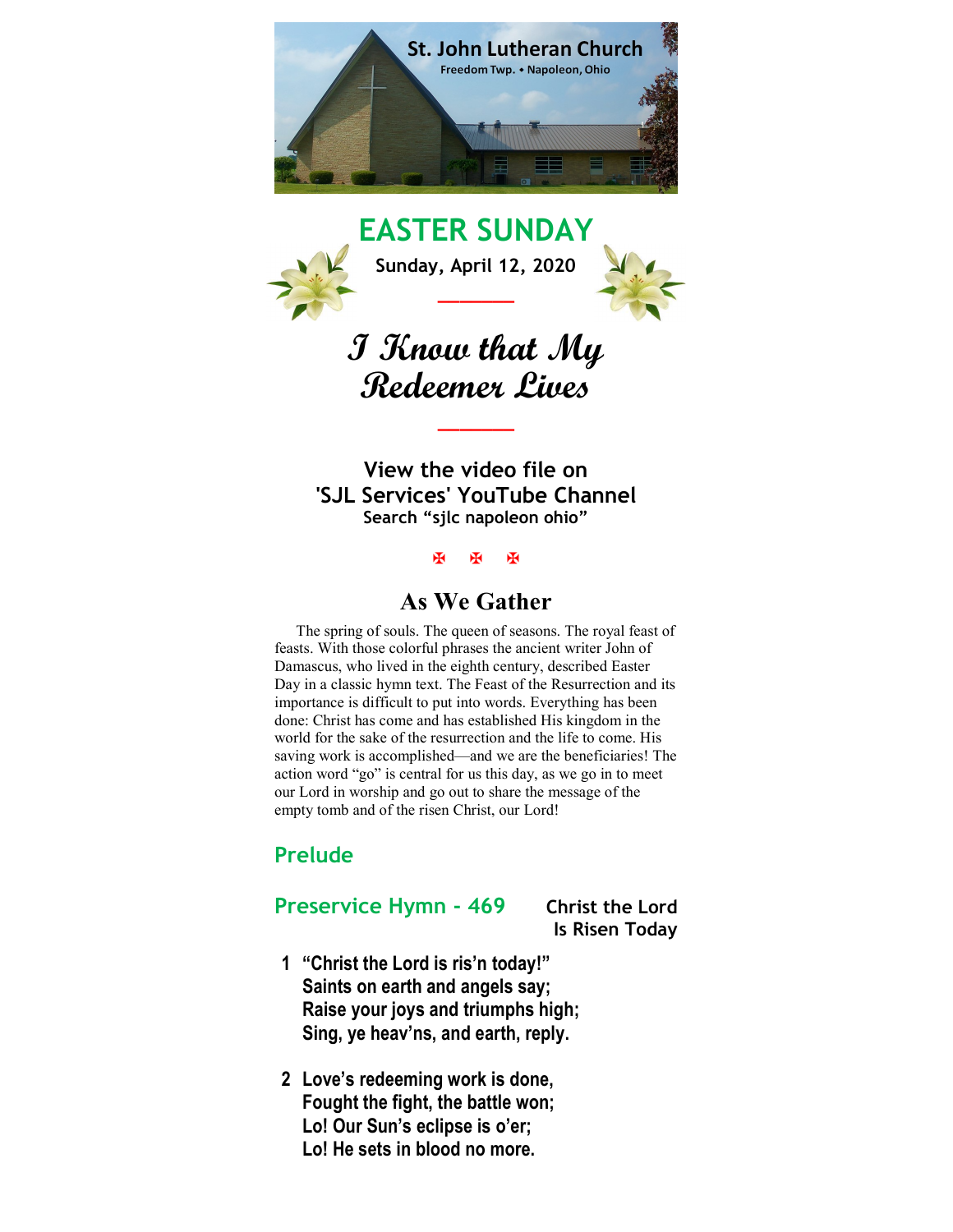- 3 Vain the stone, the watch, the seal; Christ hath burst the gates of hell. Death in vain forbids His rise; Christ has opened paradise.
- 4 Lives again our glorious King! Where, O death, is now thy sting? Once He died our souls to save; Where thy victory, O grave?
- 5 Soar we now where Christ has led; Foll'wing our exalted Head. Made like Him, like Him we rise; Ours the cross, the grave, the skies.
- 6 Hail the Lord of earth and heav'n! Praise to Thee by both be giv'n! Thee we greet triumphant now: Hail, the resurrection, Thou! Text: Public domain

### Ringing of the Tower Bell

### Hymn - 457 Jesus Christ Is Risen Today

- 1 Jesus Christ is ris'n today, Alleluia! Our triumphant holy day, Alleluia! Who did once upon the cross, Alleluia! Suffer to redeem our loss. Alleluia!
- 2 Hymns of praise then let us sing, Alleluia! Unto Christ, our heav'nly king, Alleluia! Who endured the cross and grave, Alleluia! Sinners to redeem and save. Alleluia!
- 3 But the pains which He endured, Alleluia! Our salvation have procured; Alleluia! Now above the sky He's king, Alleluia! Where the angels ever sing. Alleluia!
- $\triangle$  4 Sing we to our God above, Alleluia! Praise eternal as His love; Alleluia! Praise Him, all ye heav'nly host, Alleluia! Father, Son, and Holy Ghost. Alleluia! Text: Public domain

### Invocation

- $\left| \mathbf{P} \right|$  In the name of the Father and of the  $\pm$  Son and of the Holy Spirit.
- C Amen.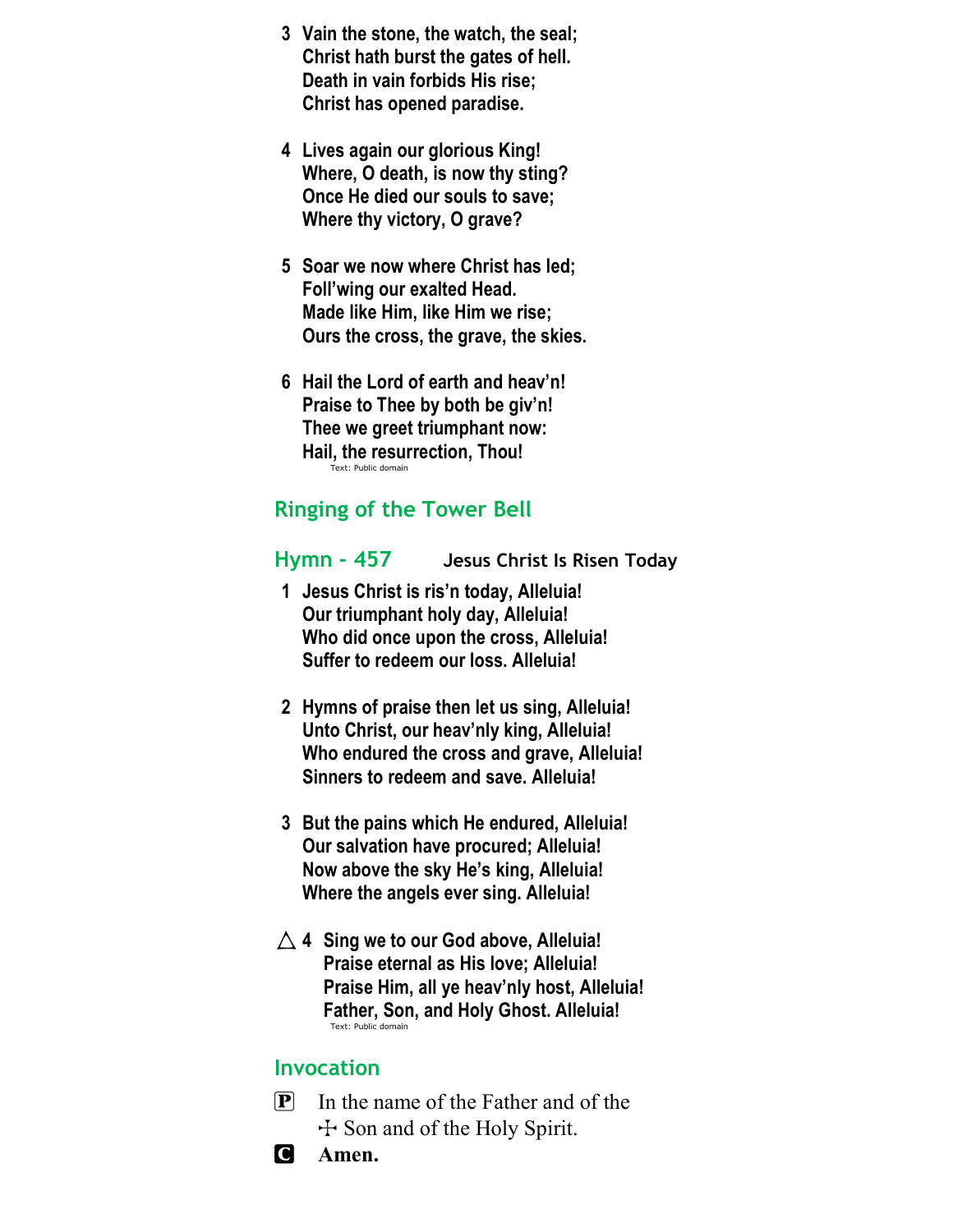### Opening Sentences

Psa 118:24; Matt 28:7; Heb 2:7; Psalm 8:6, adapted

- $\boxed{\mathbf{P}}$  This is the day that the Lord has made;
- C let us rejoice and be glad in it.
- $\mathbf{P}$  Christ has risen from the dead. Alleluia!
- **C** God the Father has crowned Him with glory and honor,
- $\left| \mathbf{P} \right|$  He has given Him dominion over the works of His hands;
- C He has put all things under His feet. Alleluia! Alleluia!

### Confession and Absolution

 $\left[ \mathbf{P} \right]$  Let us come before God in true repentance, seeking His mercy and forgiveness.

> O God our Father, we admit and confess that we are by nature sinful and unclean and that we have sinned against You in thought and in word and in deed.

- C Have mercy on us and forgive us, O Lord.
- $\mathbf{P}$  We confess that we have not lived as Your followers but have sought to go our own ways in directions that have not brought glory to You or blessing to others.
- C Have mercy on us and forgive us, O Lord.
- $\mathbf{P}$  We confess that Your love has not reached others through us in every situation, that there have been times in which we have been loveless, thoughtless, and judgmental toward others, unwilling to help our neighbors as we ought.

### C Have mercy on us and forgive us, Lord.

- P We confess that Your will has not been our priority at all times and that we have not always been defenders of the weak and helpless in our circle of family, neighbors, and friends and beyond.
- C Have mercy on us and forgive us, Lord.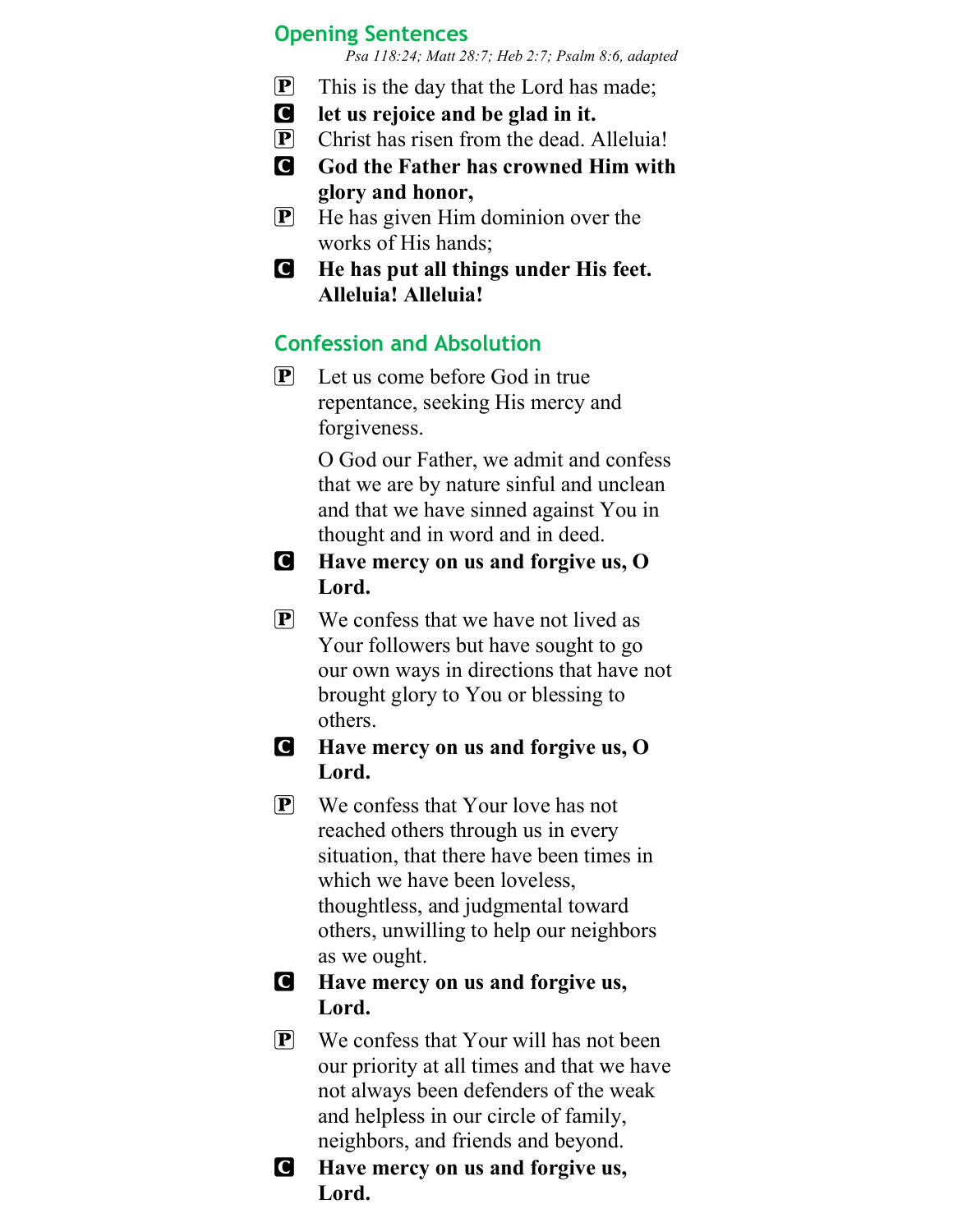- P We confess that we have not used every opportunity given to us to witness to the resurrection faith that is ours and have at times been slow to speak of the hope that is ours in Christ.
- C Have mercy on us and forgive us, Lord.
- $\mathbf{P}$  Upon this your confession and by the command of our Lord, I, a called and ordained servant of Christ, forgive you all your sins in the name of the Father and of the  $\pm$  Son and of the Holy Spirit.

### **C** Amen.

- **P** Now may the God of peace Himself sanctify you completely, and may your whole spirit, soul, and body be kept blameless at the coming of our Lord Jesus Christ. He who calls you is faithful; He will surely do it. Go in  $\pm$ peace.
- C Amen.

### HYMN OF PRAISE - 488 He Is Arisen!

Glorious Word

1 He is arisen! Glorious Word! Now reconciled is God, my Lord; The gates of heav'n are open. My Jesus did triumphant die, And Satan's arrows broken lie, Destroyed hell's fiercest weapon. O hear what cheer! Christ victorious, Rising glorious, Life is giving. He was dead but now is living! Text: Public domain

### **Salutation**

- P The Lord be with you.
- C And also with you.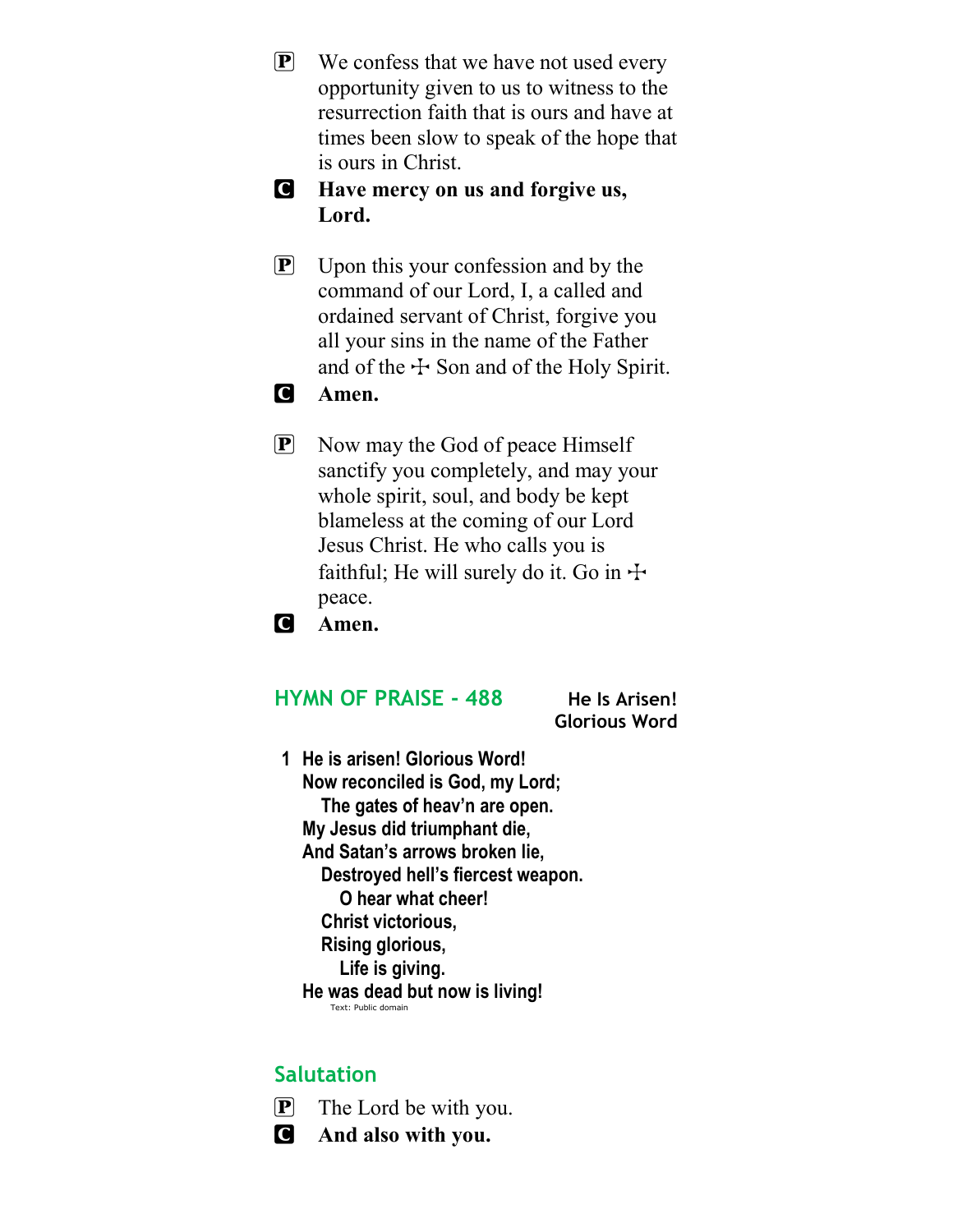### Prayer of the Day

### $\mathbf{P}$  Let us pray.

Almighty God, by the glorious resurrection of Your Son, Jesus Christ, You destroyed death and brought life and immortality to light. Grant that we who have been raised with Him may abide in His presence and rejoice in the hope of eternal glory; through the same Jesus Christ, our Lord, who lives and reigns with You and the Holy Spirit, one God, now and forever.

### C Amen.

### Old Testament Jeremiah 31:1-6

<sup>1</sup>"At that time, declares the LORD, I will be the God of all the clans of Israel, and they shall be my people."

<sup>2</sup>Thus says the LORD:

"The people who survived the sword found grace in the wilderness;

when Israel sought for rest,  $3$ the LORD appeared to him from far away.

I have loved you with an everlasting love;

 therefore I have continued my faithfulness to you.

<sup>4</sup>Again I will build you, and you shall be built,

O virgin Israel!

Again you shall adorn yourself with tambourines

 and shall go forth in the dance of the merrymakers.

<sup>5</sup>Again you shall plant vineyards on the mountains of Samaria;

the planters shall plant

and shall enjoy the fruit.

<sup>6</sup>For there shall be a day when watchmen will call in the hill country of Ephraim:

 'Arise, and let us go up to Zion, to the LORD our God.'"

 $[P]$  This is the Word of the Lord.

C Thanks be to God.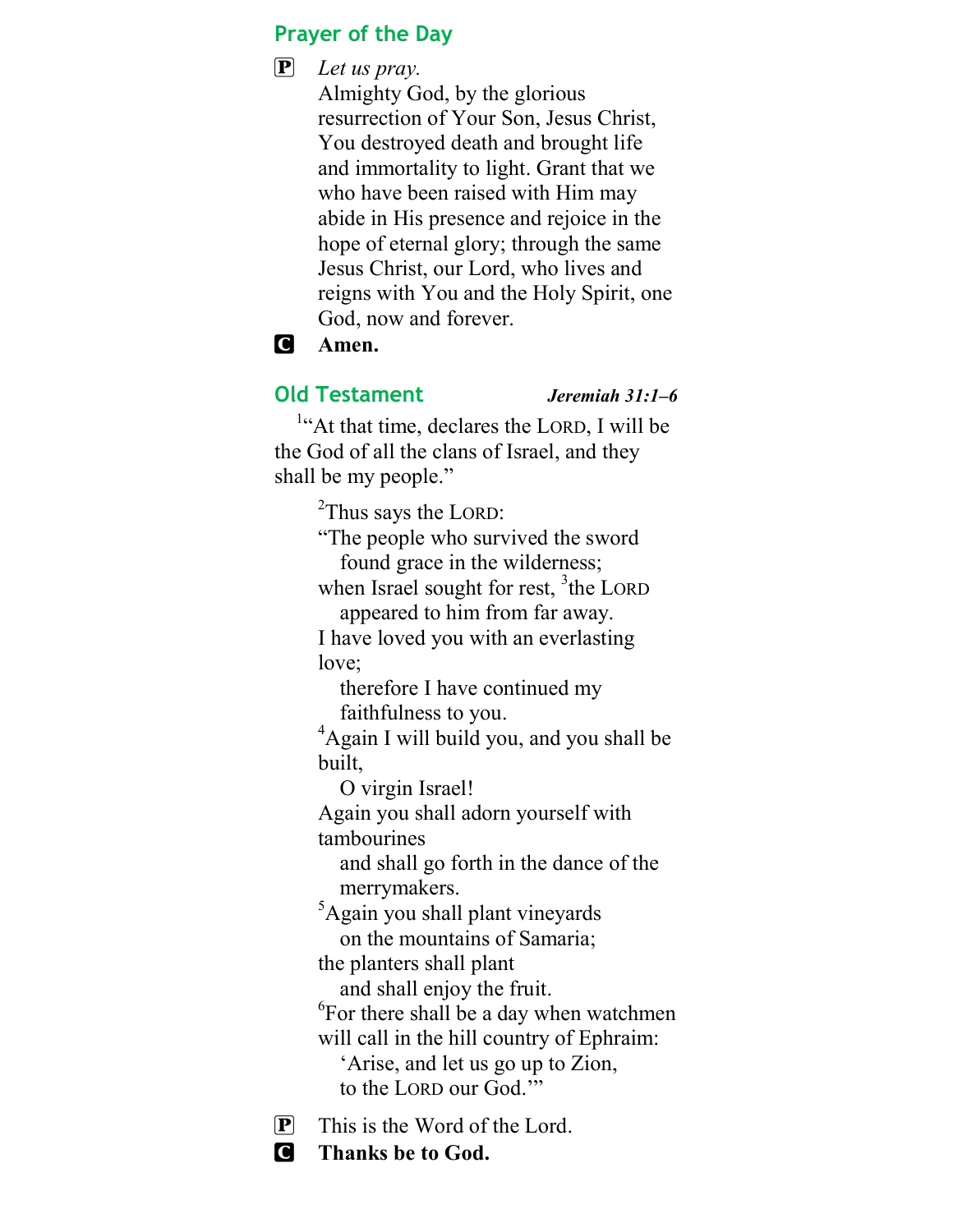<sup>1</sup>If then you have been raised with Christ, seek the things that are above, where Christ is, seated at the right hand of God.  $\overline{2}$ Set your minds on things that are above, not on things that are on earth.  ${}^{3}$ For you have died, and your life is hidden with Christ in God. <sup>4</sup>When Christ who is your life appears, then you also will appear with him in glory.

- $\mathbf{P}$  This is the Word of the Lord.
- C Thanks be to God.

### Verse 2 Timothy 1:10b

- P Alleluia. [Christ Jesus] abolished death
- C and brought life and immortality to light through the gospel. Alleluia.

### Holy Gospel Matthew 28:1-10

- P The Holy Gospel according to St. Matthew, the twenty-eighth chapter.
- **G** Glory to You, O Lord.

<sup>1</sup>Now after the Sabbath, toward the dawn of the first day of the week, Mary Magdalene and the other Mary went to see the tomb.  $2$ And behold, there was a great earthquake, for an angel of the Lord descended from heaven and came and rolled back the stone and sat on it. <sup>3</sup>His appearance was like lightning, and his clothing white as snow. <sup>4</sup>And for fear of him the guards trembled and became like dead men. <sup>5</sup>But the angel said to the women, "Do not be afraid, for I know that you seek Jesus who was crucified. <sup>o</sup>He is not here, for he has risen, as he said. Come, see the place where he lay.  $\textsuperscript{7}$ Then go quickly and tell his disciples that he has risen from the dead, and behold, he is going before you to Galilee; there you will see him. See, I have told you."

<sup>8</sup>So they departed quickly from the tomb with fear and great joy, and ran to tell his disciples. <sup>9</sup>And behold, Jesus met them and said, "Greetings!" And they came up and took hold of his feet and worshiped him. <sup>10</sup>Then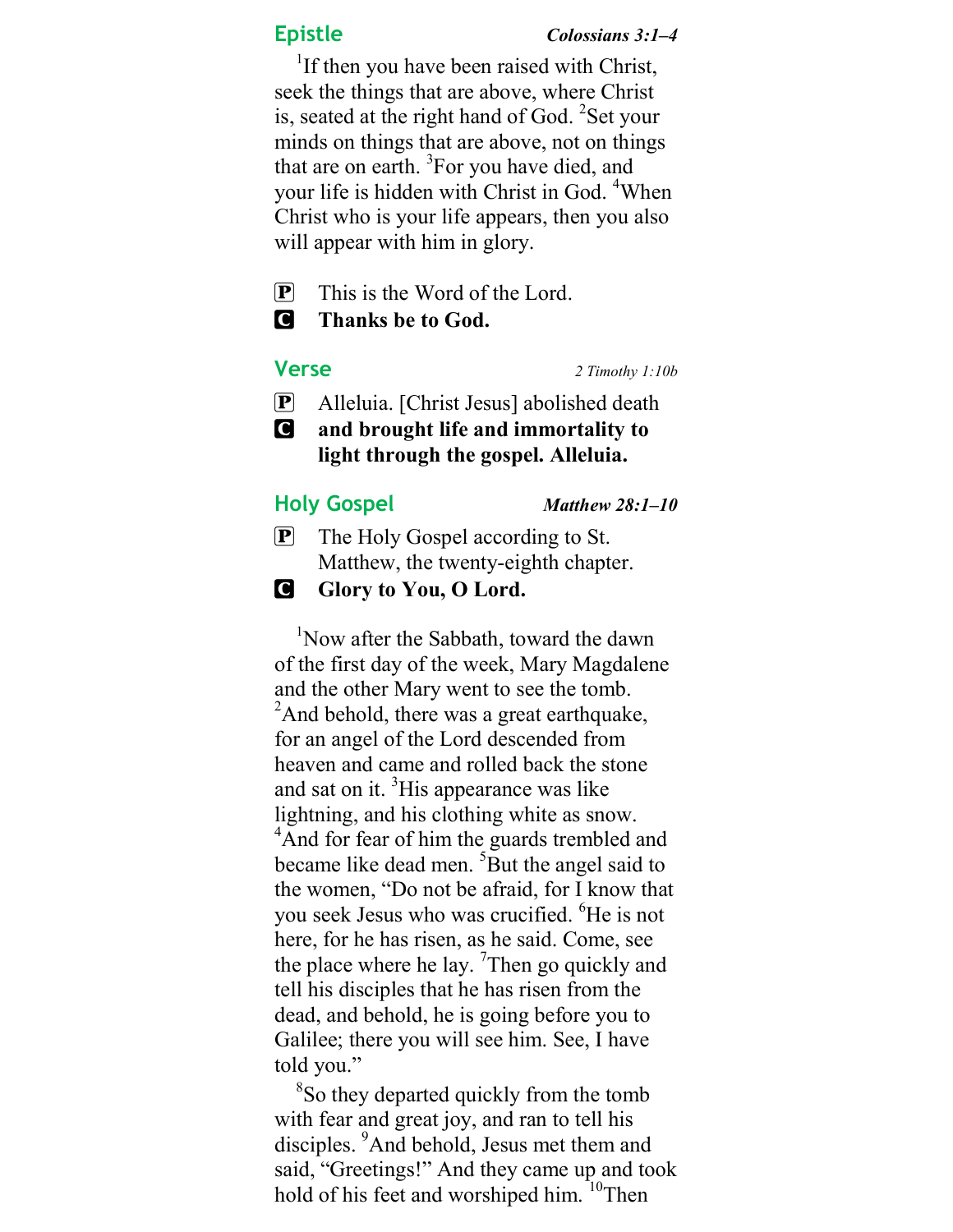Jesus said to them, "Do not be afraid; go and tell my brothers to go to Galilee, and there they will see me."

- P This is the Gospel of the Lord.
- **C** Praise to You, O Christ.

THEME HYMN – 461:1-4 I Know That

My Redeemer Lives

- 1 I know that my Redeemer lives; What comfort this sweet sentence gives! He lives, He lives, who once was dead; He lives, my ever-living head.
- 2 He lives triumphant from the grave; He lives eternally to save; He lives all-glorious in the sky; He lives exalted there on high.
- 3 He lives to bless me with His love; He lives to plead for me above; He lives my hungry soul to feed; He lives to help in time of need.
- 4 He lives to grant me rich supply; He lives to guide me with His eye; He lives to comfort me when faint; He lives to hear my soul's complaint. Text: Public domain

### Theme Reading Job 19:23-26

<sup>23</sup>"Oh that my words were written! Oh that they were inscribed in a book! <sup>24</sup>Oh that with an iron pen and lead they were engraved in the rock forever! <sup>25</sup>For I know that my Redeemer lives, and at the last he will stand upon the earth. <sup>26</sup>And after my skin has been thus destroyed, yet in my flesh I shall see God.

### Sermon Job 19:23-26 "I Know That My Redeemer Lives"

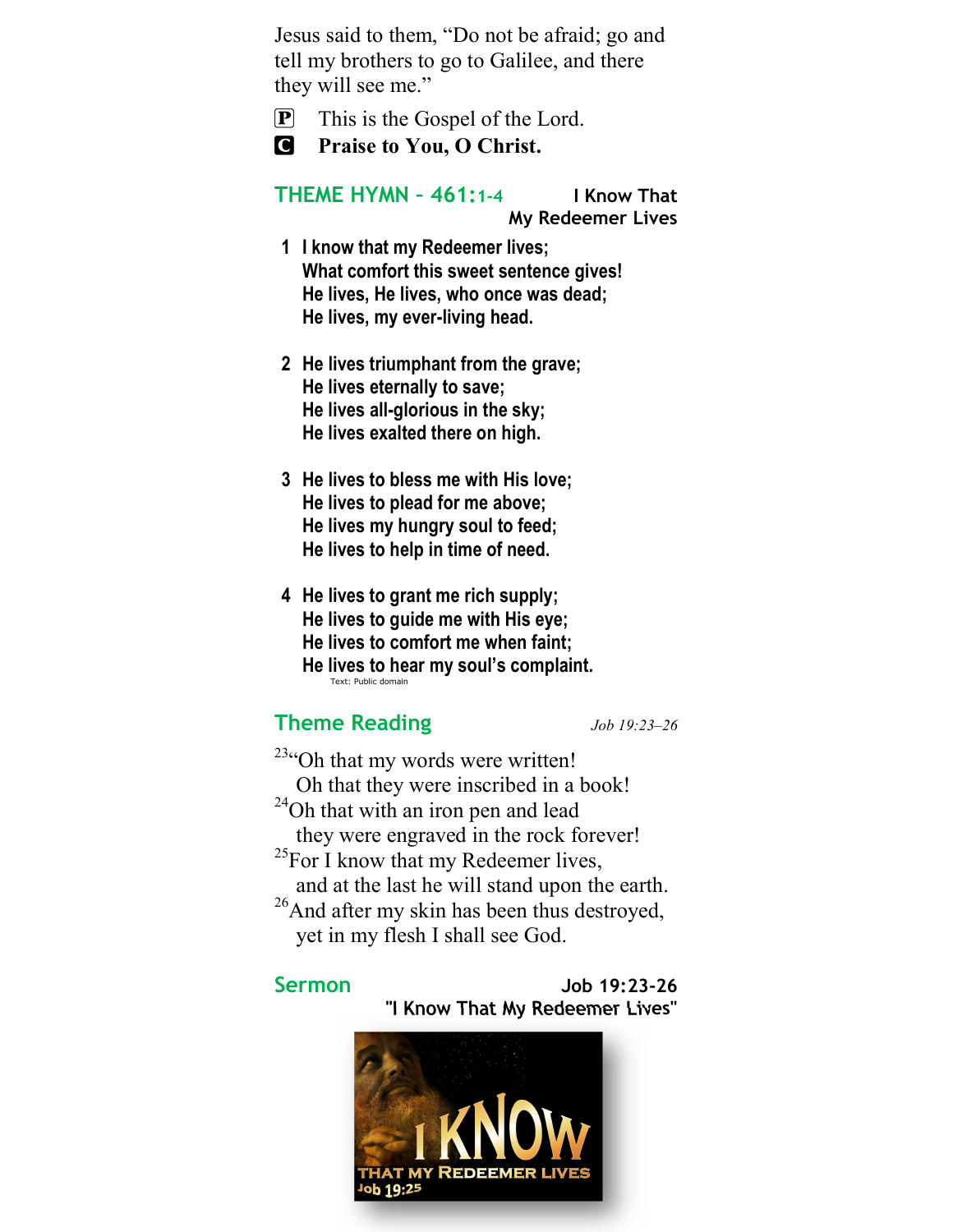### THEME HYMN – 461:5-8 I Know That

My Redeemer Lives

- 5 He lives to silence all my fears; He lives to wipe away my tears; He lives to calm my troubled heart; He lives all blessings to impart.
- 6 He lives, my kind, wise, heav'nly friend; He lives and loves me to the end; He lives, and while He lives, I'll sing; He lives, my Prophet, Priest, and King.
- 7 He lives and grants me daily breath; He lives, and I shall conquer death; He lives my mansion to prepare; He lives to bring me safely there.
- 8 He lives, all glory to His name! He lives, my Jesus, still the same; Oh, the sweet joy this sentence gives: I know that my Redeemer lives! Text: Public domain

### The Second Article

### Redemption

I believe in Jesus Christ, His only Son, our Lord, who was conceived by the Holy Spirit, born of the virgin Mary, suffered under Pontius Pilate, was crucified, died and was buried. He descended into hell. The third day He rose again from the dead. He ascended into heaven and sits at the right hand of God the Father Almighty. From thence He will come to judge the living and the dead.

### What does this mean?

I believe that Jesus Christ, true God, begotten of the Father from eternity, and also true man, born of the virgin Mary, is my Lord,

who has redeemed me, a lost and condemned person, purchased and won me from all sins, from death, and from the power of the devil; not with gold or silver, but with His holy, precious blood and with His innocent suffering and death,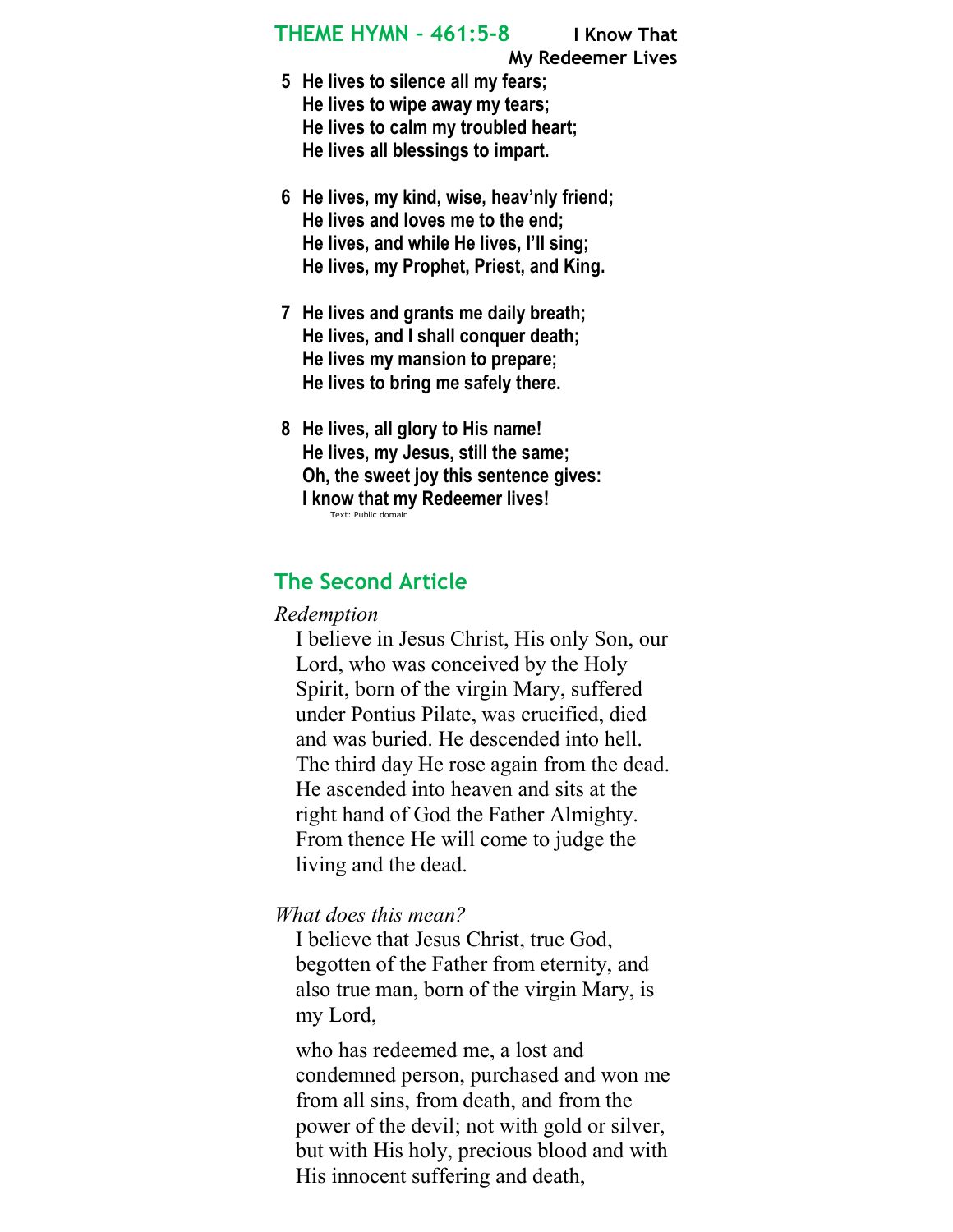that I may be His own and live under Him in His kingdom and serve Him in everlasting righteousness, innocence, and blessedness,

just as He is risen from the dead, lives and reigns to all eternity.

This is most certainly true.

### **Offering**

If you wish to give an offering during this time of suspended public worship, there are three ways to give:

- Mail your offering to the church
- Drop off your offering outside the church office, Tuesdays 9 a.m. to noon
- Give online at SJL.ORG

## Prayer of the Church

P Let us pray for the whole people of God in Christ Jesus and for all people according to their needs:

> That the Church would live out its calling and that the resurrection of our Lord Jesus Christ be joyfully celebrated in all places, let us pray to the Lord:



- **C** Lord, have mercy.
- $\mathbf{P}$  That the nations of the world find peace with justice in our time, let us pray to the Lord:
- **C** Lord, have mercy.
- P That the abiding blessing of God rest upon our families, our neighborhoods, our places of business, and our schools, let us pray to the Lord:

### **C** Lord, have mercy.

- $\left[ \mathbf{P} \right]$  That those whose confession of the true faith leads to bodily peril or other sufferings know relief and deliverance from every danger, let us pray of the Lord:
- **C** Lord, have mercy.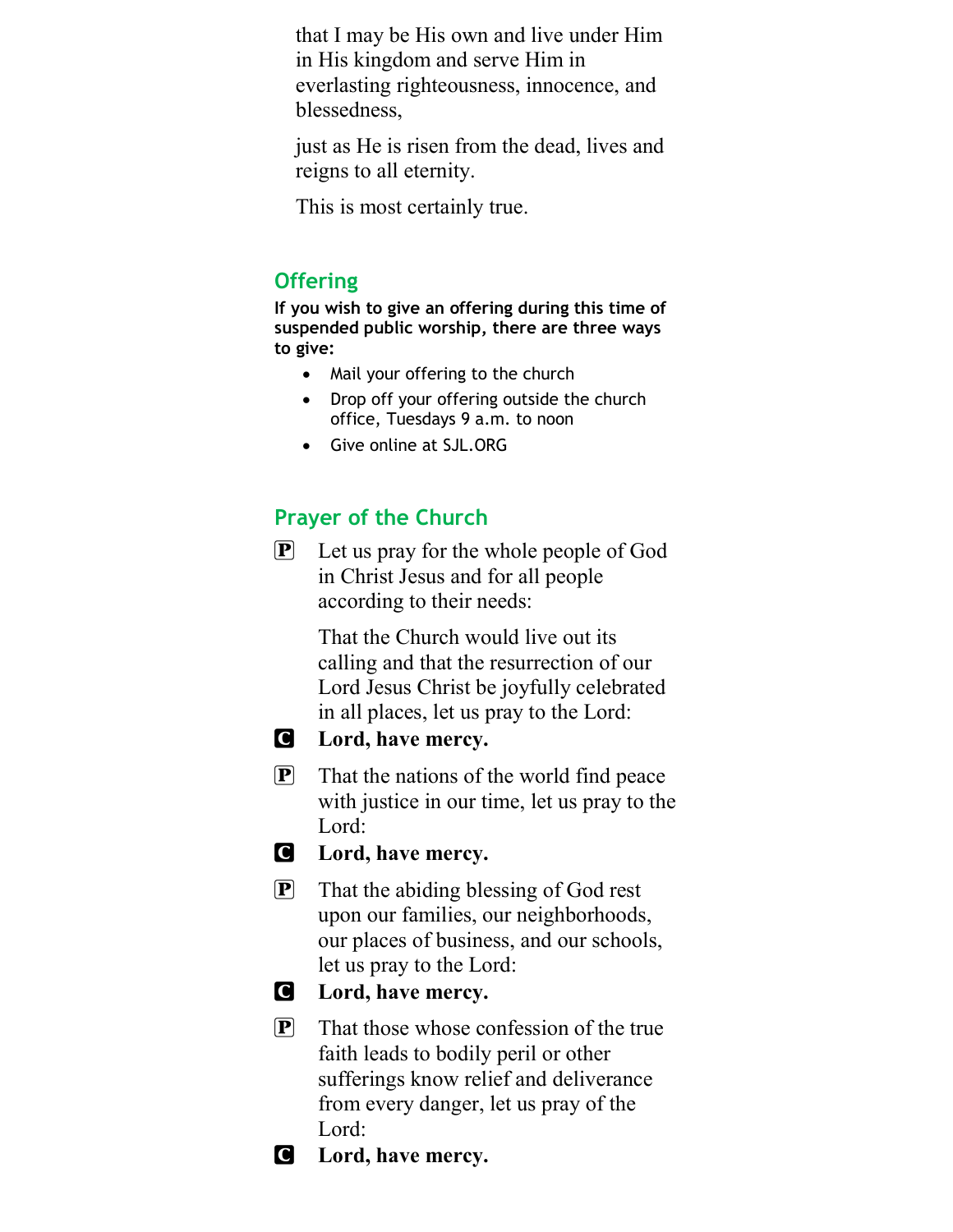- P That all whose labor adds meaning and beauty to the life of the Church—the musicians, artists, craft workers, flower arrangers, and others—find joy and blessing in all that they do to the glory of God, let us pray to the Lord:
- **C** Lord, have mercy.
- $\mathbf{P}$  That all those whose lives know specific challenges, including those who are ill and those who mourn, *[including ...*], know heavenly benediction and strength for each day, let us pray to the Lord:
- **C** Lord, have mercy.
- P That the memory of the faithful departed be held in reverence and honor by all of us as we await a time of resurrection and reunion at the close of the age, let us pray to the Lord:
- **C** Lord, have mercy.
- P These things and all else that we should have asked on this day of holy rejoicing, grant to us, Lord, for the sake of our risen Savior Jesus Christ.

C Amen.

### Lord's Prayer

**C** Our Father who art in heaven, hallowed be Thy name, Thy kingdom come, Thy will be done on earth as it is in heaven; give us this day our daily bread; and forgive us our trespasses as we forgive those who trespass against us; and lead us not into temptation, but deliver us from evil. For Thine is the kingdom and the power and the glory forever and ever. Amen.

### Pax Domini

- $\mathbf{P}$  The peace of the Lord be with you always.
- C Amen.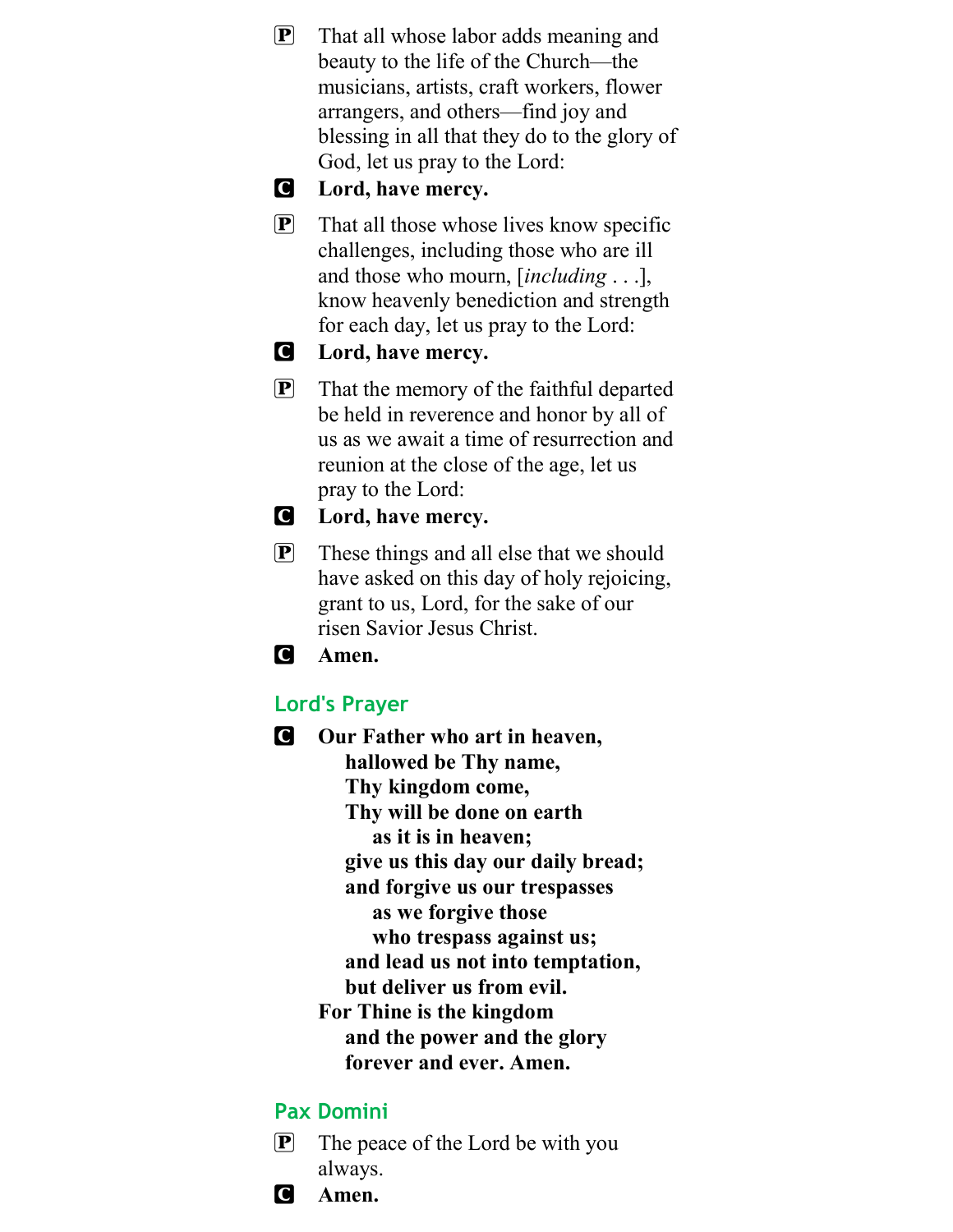### **Thanksgiving**

P Let us pray. O Lord God, heavenly Father, Ruler of all things, in the celebration of Easter You have enlivened our hope, increased our joy, and strengthened our faith. Send Your Holy Spirit that, having now heard the glorious good news of Christ's resurrection, we would die daily through Baptism and rise new and restored as we joyfully continue our earthly pilgrimage, until that time when we are gathered into Your heavenly kingdom to share in Your glory for all eternity. This we ask through Jesus Christ, our Lord, who lives and reigns with You and the Holy Spirit, one God, forever and ever.



### Benedicamus

- $\mathbf{P}$  Let us bless the Lord.
- C Thanks be to God.

### Benediction

- P The Lord bless you and keep you. The Lord make His face shine on you and be gracious to you. The Lord look upon you with favor and  $+$  give you peace.
- **C** Amen.

HYMN - 477 Alleluia, Alleluia! Hearts to Heaven

- 1 Alleluia, alleluia! Hearts to heav'n and voices raise: Sing to God a hymn of gladness, Sing to God a hymn of praise; He who on the cross a victim For the world's salvation bled— Jesus Christ, the King of Glory, Now is risen from the dead.
- 2 Alleluia, Christ is risen! Death at last has met defeat: